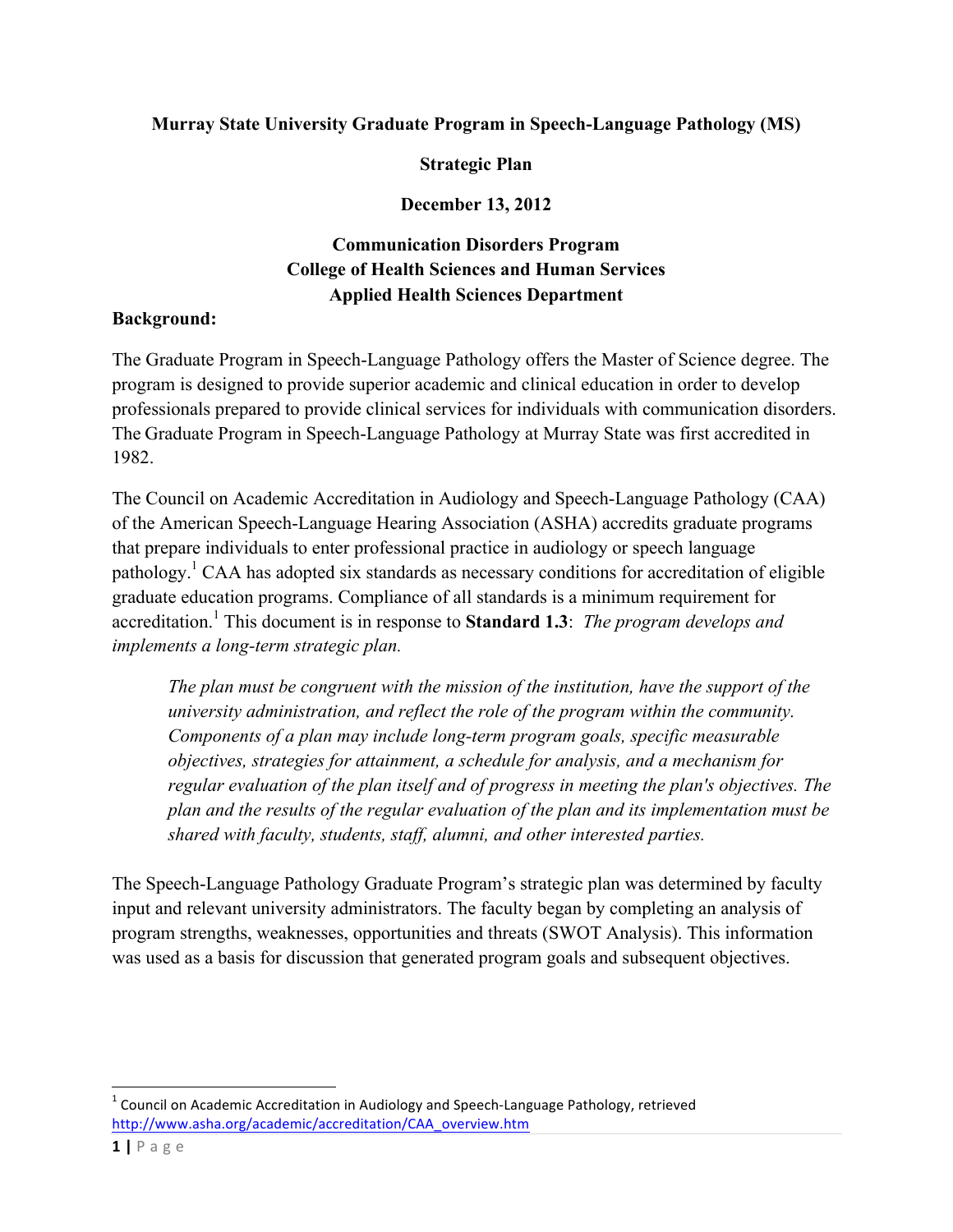## **Based on review of the program the SWOT analysis revealed:**

#### **Strengths**

- Caring, dedicated and expert faculty and staff
- Quality of the curriculum
- Quality of the students
- University, College, Departmental and Community support of the program
- Participation of academic faculty in service delivery and clinical supervision
- Employer base continues to grow ensuring employment market for graduates
- Strong advising resources
- Student-centered learning
- Partnerships with local schools and medical settings
- SACS accreditation of University
- Clean and safe campus

#### **Weaknesses**

- Personnel issues including unfilled lines (1 lecturer/clinical supervisor; 1 Ph.D.)
- Faculty workloads (overloads are impacting scholarly activity)
- Paper documentation methods are outdated for medical record keeping and monitoring student progress
- No plan for assessing material and equipment needs to ensure state of the art materials or planning for future purchases
- No marketing plan for achieving regional recognition of program
- No formal mechanism (other than working with the development office) for maintaining relationships with alumni
- No formal mechanism for recruiting diverse faculty and student body

### **Opportunities**

- To serve additional students and clinical populations
- For interdisciplinary collaborations consistent with treatment and research models as a result of the College of Health Sciences and Human Services restructure and current administration
- For distance learning or alternative instruction
- To increase participation in the Rehabilitation Sciences program at the University of Kentucky
- To develop and maintain connections with alumni
- For the creation of a Graduate Certificate (including Rank 1 standing)
- To enhance use of student assessment results to improve program quality
- To seek additional sources of revenue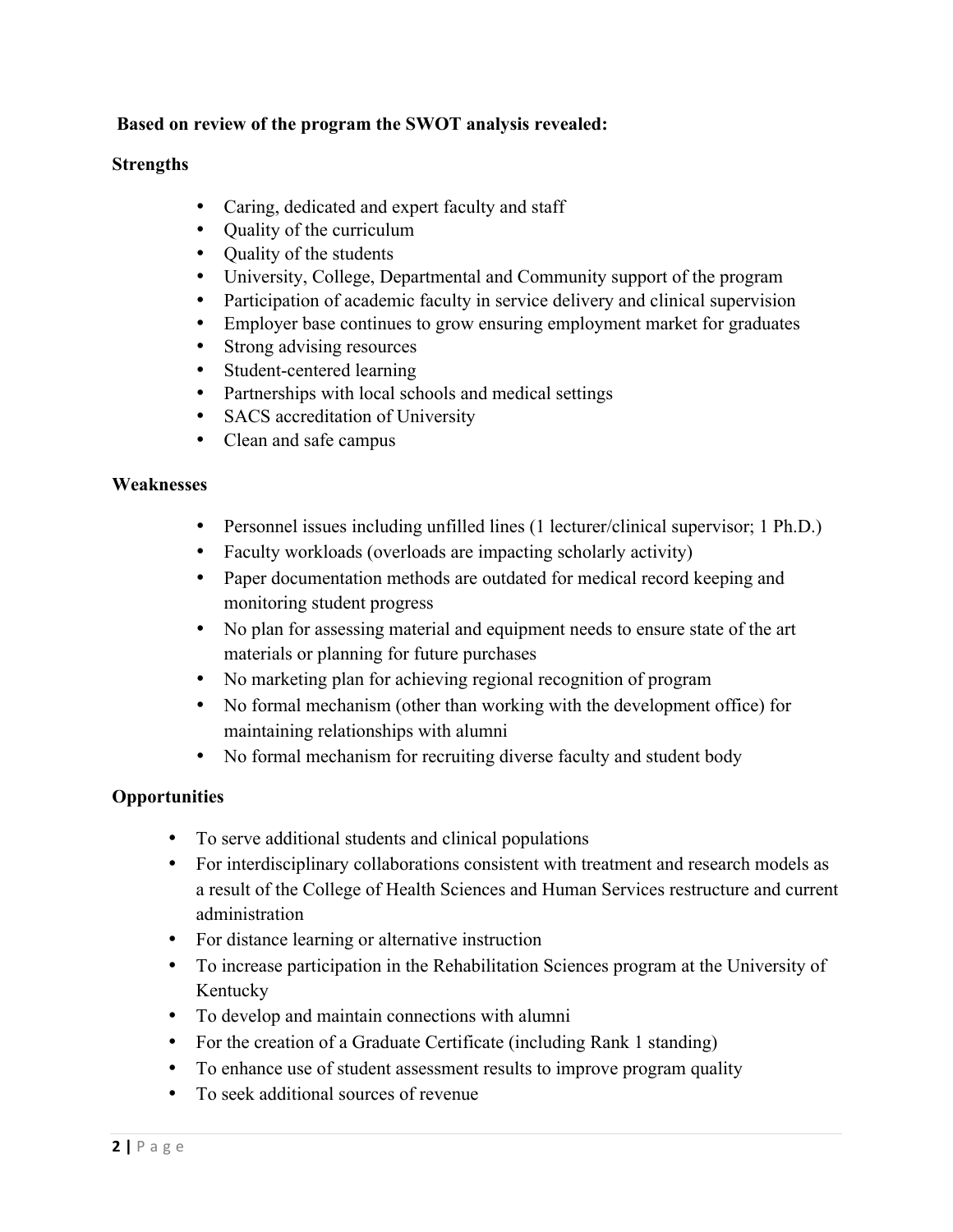## **Threats:**

- Ability to hire doctoral level faculty (2011 HES survey indicated 50% of positions in the discipline went unfilled)
- Decreased funding for higher education at state and national levels
- Economic uncertainty and decline
- Increased competition for top-tier applicants
- Aging infrastructure and lack of plan to modernize (The Speech and Hearing Clinic needs an updated look and there are few signs in Alexander Hall to indicate program spaces)
- Compromising quality while pursuing growth
- 16 KARA reg : Kentucky teacher preparation regulations

### **Vision Statement**:

The Graduate Program in Speech-Language Pathology at Murray State University aspires to be recognized throughout Kentucky and surrounding regions for superior academic and clinical education of speech-language pathologists, provision of clinical services for individuals with communication disorders, and advancement of the development of practitioners and researchers. The vision of the members of the Communication Disorders Program is reflected by our commitment to the values of excellence, service, and collegiality.

**Mission Statement:** The mission of the Graduate Program in Speech-Language Pathology is to prepare highly competent speech-language pathologists by providing quality academic and clinical education in order to prepare students to function within the profession and serve as a resource for communication disorders throughout the region.

The mission statement for the Graduate Program in Speech-Language Pathology aligns with the general missions of the University, College of Health Sciences and Human Services and the Department of Applied Health Sciences with a focus on speech-language pathology. As an accredited educational program student learning revolves around clinical experiences that prepare them to meet the needs of the Kentucky citizenry.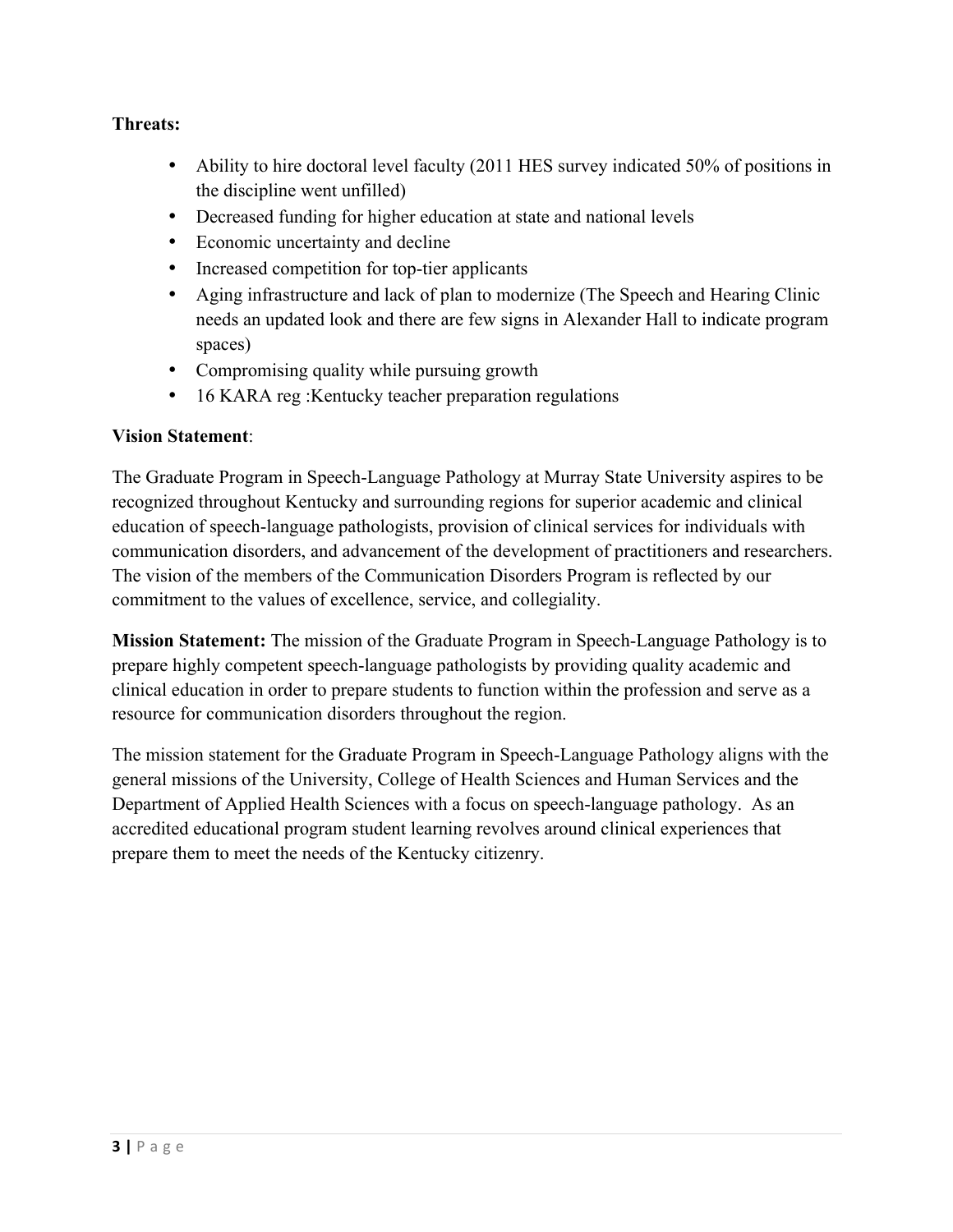### **Envisioned Future Scenario in 2022**

The Graduate Program in Speech-Language Pathology has developed a streamlined and efficient process for ongoing review of academic and clinical policies and activities that ensure the quality of the program. This includes a mechanism for using objective measures to ensure that the program will attract and admit top-tier students from across the country. Under the guidance of faculty who possesses expertise students will explore both theory and practice in courses that prepare them to meet the needs of the breadth of populations who experience communication disorders. Clinical opportunities will provide students with diverse experiences across disorders, populations and work settings. Students will be prepared for successful careers as well as have a commitment to participation in service and scholarly activities at the local, state and national levels. Alumni will have a desire to work collaboratively with program faculty to contribute to program excellence in a number of ways that ensures the quality and currency of the program. Faculty members will pursue scholarly activities that contribute to the discipline and recognition of the program. The program has grown strategically permitting the recruitment and retention of expert faculty and students. The program is housed in a state of the art facility that affords cutting edge equipment and materials.

## **For the next academic year, the following focus areas were identified as strategic priorities:**

- Personnel
	- o Since 2008 the retirement of two faculty members and the absence of a second faculty due to sick leave resulted in academic and clinical supervision overloads by remaining faculty. Data reveals the census for the MSU Speech and Hearing Clinic has increased since 2008 with corresponding increased clinical loads by available supervisors.
- **Efficiencies** 
	- o Currently paper files are used for tracking student and client progress and outcomes. Members of the College of Health Sciences and Human Services Advisory Board recommended the switch to a paperless system in order to (a) allow for more effective and efficient tracking of various data (b) decrease costs associated with paper files (c) provide students with real world experiences associated with paperless systems and (d) enhance program assessment due to the inherent ability of most programs to collect a myriad of data.
	- o University and program accreditation requirements should be integrated to streamline the process and improve use of assessment results to enhance the quality of the program and increase efficiency.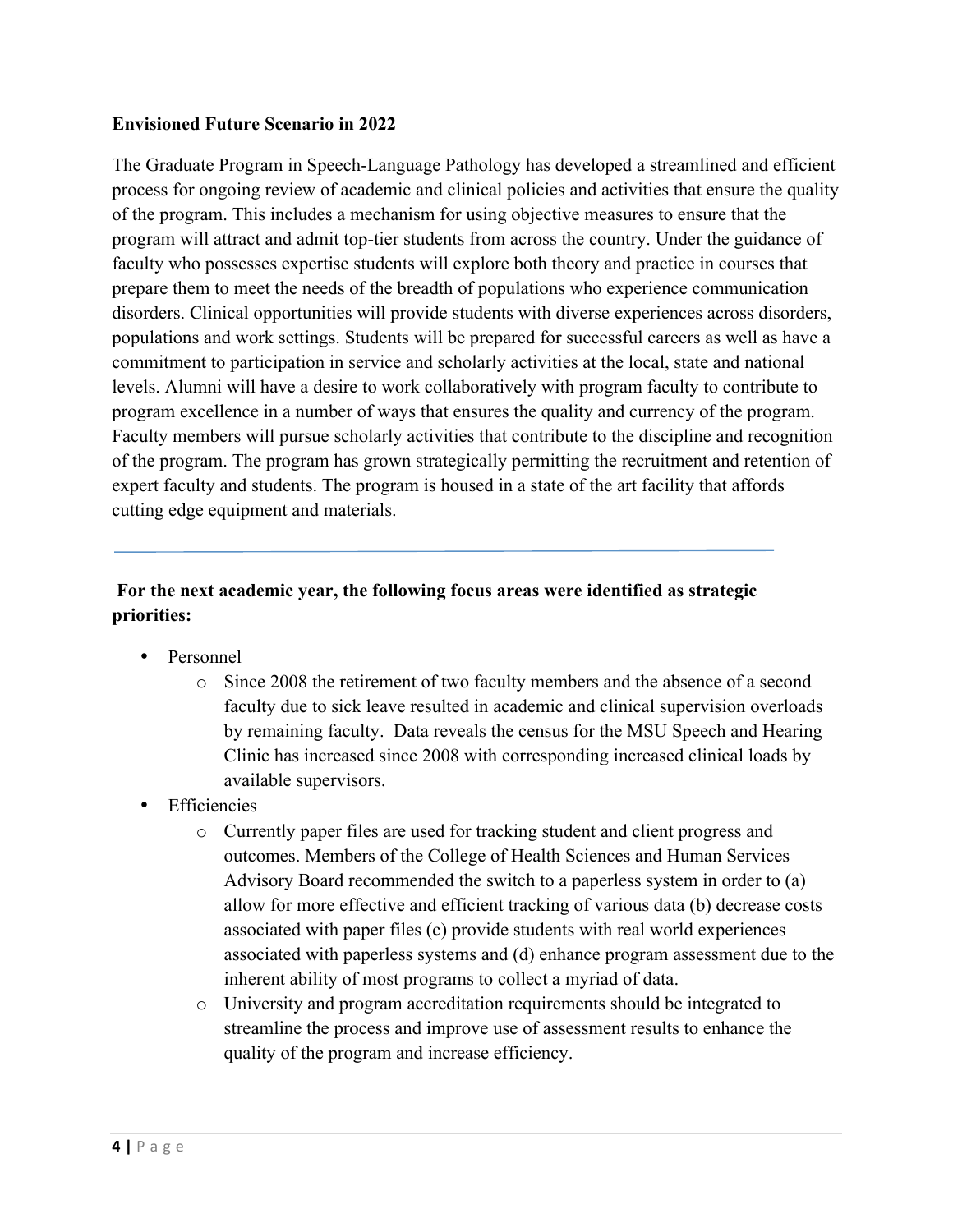- o Alternative models of delivery and curriculum sequencing at the undergraduate and graduate level may reveal opportunities to alleviate faculty workload and enhance instructional offerings.
- o Maintain and enhance clinical education opportunities for breadth and depth.
- Resources
	- $\circ$  At this time there is no strategic plan for growing the program, generating revenue to support such growth or a mechanism for ensuring state of the art technology exists to support instruction. These issues need to be addressed in order to attract top-tier faculty and students as well as ensure recognition for program excellence internally and externally.
	- o Equipment and materials for clinical and academic instruction are required for the Murray State University Speech and Hearing Clinic, Augmentative and Alternative Communication Lab, the Language Acquisition and Disorders Lab, and Audiology Suite. The program requires that these resources be continuously updated to reflect trends in practice and improvements in technology in order to provide excellent educational experiences and administrative support for the services and facility.
	- o Planning should address mechanisms for strengthening relationships with alumni or better marketing of existing collaborations. Specific baseline data will need to be identified to develop desired outcomes that will enhance relationships with alumni.

# **The faculty of the Graduate Program in Speech-Language Pathology foresees the following outcomes from strategic planning in the next 2 years:**

### **Outcomes: Personnel**

- **1) Hire and support a compliment of seven full time faculty dedicated to the program, with at least 4 tenure/tenure track faculty with terminal degrees all who are committed to excellence in innovative teaching, research and service to the department, university and community.** 
	- a. Indicators of Success:
		- i. Fill Lecturer position by January 14, 2013
		- ii. Fill Assistant Professor position by May  $1<sup>st</sup>$ , 2013
		- iii. Increase the number of referred presentations by faculty by 20%
		- iv. Increase the number of referred publications by faculty by 10%
	- b. Strategies for Attainment:
		- i. Develop recruitment plans
			- 1. Responsibilities: Members of the search committees will develop a recruitment plan which may include campus visits, ASHA recruitment and recruitment through advertising.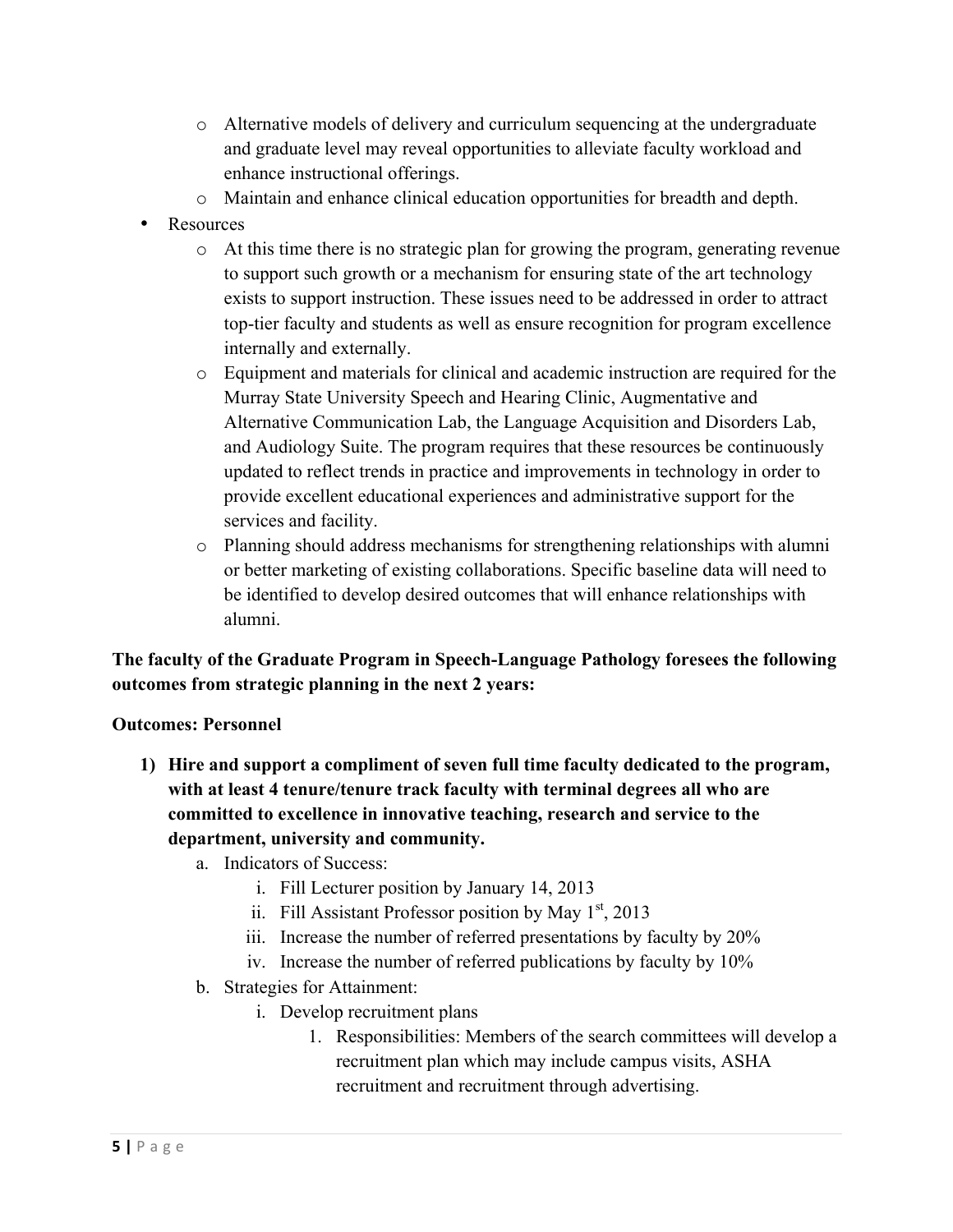- ii. Develop a plan for support of faculty working on their Ph.D. in SLP or related discipline while meeting needs of the program.
	- 1. Responsibilities: Program Director, Chair and Dean will work together to develop, implement and monitor plan for current faculty to seek and complete a doctoral degree.
- iii. Increase scholarly activity of the faculty of communication disorders by establishing research teams and designate time in work schedules to meet and develop ideas for research; continue thesis mentorship as a pathway to scholarly activity; review faculty loads to ensure time is available for faculty to participate in service, and scholarship.
	- 1. Responsibilities: Graduate faculty in communication disorders will collaborate on at least one project per academic year and will hand pick lecturers to participate. This may include assigning specific roles for completion of the project. Faculty will commit to supporting scholarly activities thru prioritizing time for engaging in scholarly activities which include, writing, revising others work etc. The instructor of CDI 646 will identify strong candidates for thesis work and will discuss with other graduate faculty.

#### **Outcomes: Efficiencies**

### **1) Train faculty, staff and students in the use of electronic data systems to assist students and faculty in the documentation and validation of academic and clinical education as well as service delivery in a meaningful way.**

a. Indicators of Success

- i. Purchase of electronic records systems, Jan 31, 2014
- ii. Implementation of system for student records by May, 2014
- iii. Implementation of system for client records by June 2014

### b. Strategies for Attainment

i. Identify a subcommittee of CDI faculty, college technology person, and one alumni to identify potential systems for tracking student data and clinical data ii. Subcommittee will present a short list of options to the CDI faculty iii. The CDI faculty will review 2-3 top tier selections and then make a recommendation.

1. Responsibilities: Subcommittee members will work on this project and report to the Program Director findings. The Program Director will ensure progress and information is presented to CDI faculty as the process moves forward.

## **2)** C**ontinually improve and refine academic preparation of graduate students in Speech-Language pathology using a program review process that is supported and guided by data generated by an effective and efficient program assessment.**

a. Indicators of Success:

i. New course and/or course modifications will be proposed, accepted, and integrated into the existing curriculum, ongoing